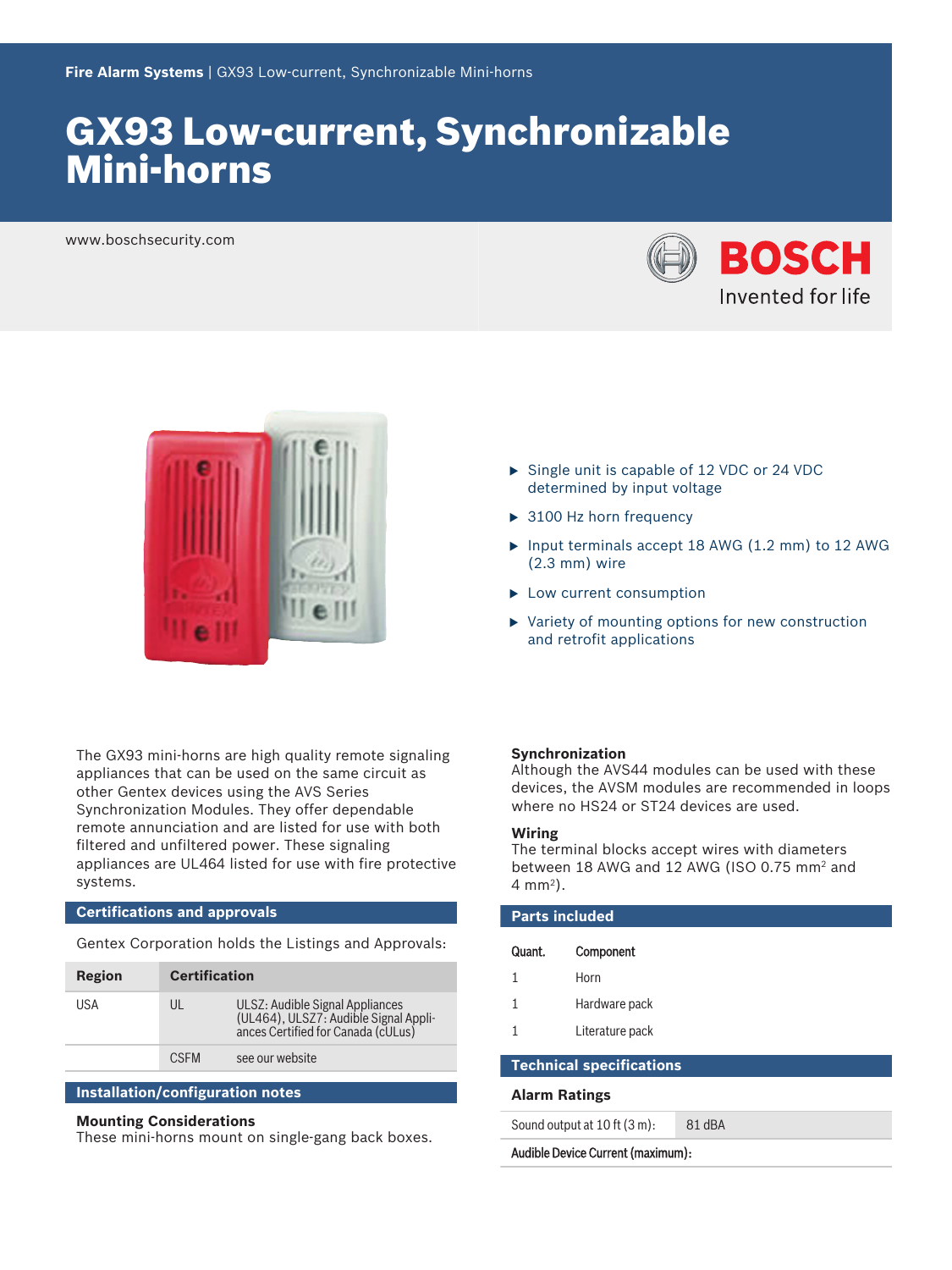| At 12 V                              | 13 mA RMS, 17 mA FWR                                                                          |
|--------------------------------------|-----------------------------------------------------------------------------------------------|
| At $24 v:$                           | 18 mA RMS, 20 mA FWR                                                                          |
| <b>Environmental</b>                 |                                                                                               |
| Temperature (operating):             | +32°F to +120°F (0°C to +49°C)                                                                |
| <b>Mechanical</b>                    |                                                                                               |
| Dimensions $(H \times W \times D)$ : | $5.5$ in, x 4.5 in, x 0.5 in,<br>$(14 \text{ cm} \times 11 \text{ cm} \times 1.3 \text{ cm})$ |
| <b>Flectrical</b>                    |                                                                                               |
| Voltage (Input):                     | 8 VDC to 33 VDC                                                                               |

# **Ordering information**

# **GX93-R Mini-Horn (red)**

Red, 12 VDC or 24 VDC, 3100 Hz horn with fieldselectable temporal (Code 3) or continuous tone pattern Order number **GX93-R**

## **GX93‑W Mini‑Horn (off‑white)**

Off-white, 12 VDC or 24 VDC, 3100 Hz horn with fieldselectable temporal (Code 3) or continuous tone pattern

Order number **GX93-W**

# **Accessories**

# **AVS‑44 Synchronization Control Module (red)**

Synchronization Control Module primarily for use with the Gentex HS24 Series and ST24 Series notification appliances.

### Not Available.

Order number **AVS-44**

# **AVS44‑W Synchronization Control Module (white)**

Synchronization Control Module primarily for use with the Gentex HS24 Series and ST24 Series notification appliances.

# Not Available.

Order number **AVS44-W**

# **AVSM‑R Synchronization Control Module (red)**

Synchronization module for use with all Gentex synchronizable notification appliances except the HS24 Series and the ST24 Series. Not Available.

Order number **AVSM-R**

# **AVSM‑W Synchronization Control Module (white)**

Synchronization module for use with all Gentex synchronizable notification appliances except the HS24 Series and the ST24 Series.

Not Available.

Order number **AVSM-W**

# **SGP‑R Trim Plate (red)**

The SGP trim plates are used with the GX91 and GX93 Mini-horns. They are constructed of durable plastic and are designed for mounting to a single‑gang electrical box.

# Not Available.

Order number **SGP-R**

# **SGP‑W Trim Plate (white)**

The SGP trim plates are used with the GX91 and GX93 Mini-horns. They are constructed of durable plastic and are designed for mounting to a single‑gang electrical box.

Order number **SGP-W**